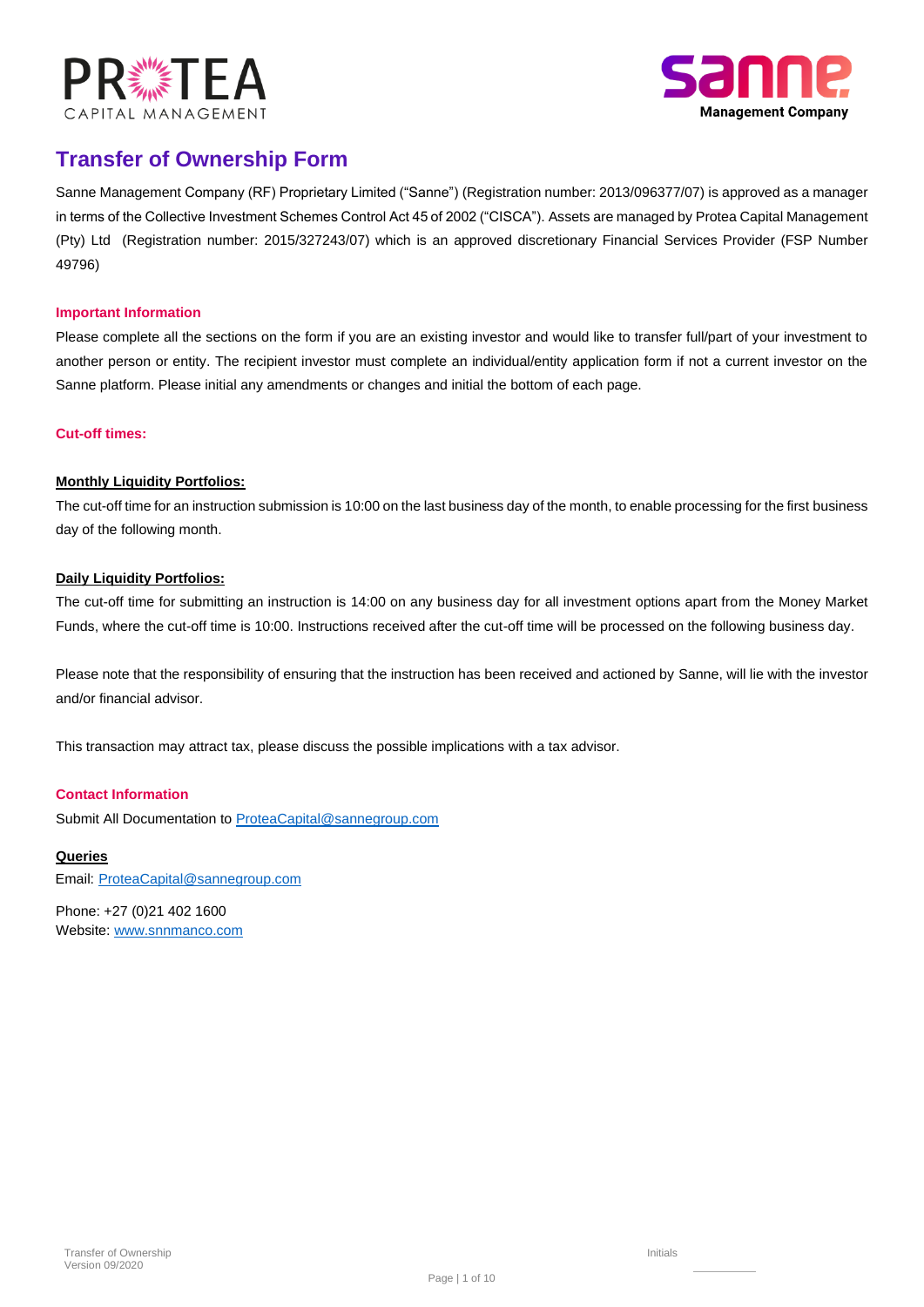



# **Section A: Investor Details**

| <b>Transferor</b>           |       |
|-----------------------------|-------|
| Investor number:            |       |
| Full Name and Surname /     |       |
| <b>Entity Name:</b>         |       |
| Capacity:                   |       |
| Relationship to Transferee: |       |
| Landline:                   | Cell: |
| Email:                      |       |
| ID number/ Registration     |       |
| number:                     |       |

| <b>Transferee</b>         |     |           |                                                       |
|---------------------------|-----|-----------|-------------------------------------------------------|
| <b>Existing Investor:</b> | Yes | <b>No</b> | If No, please complete the relevant application form. |
| Investor number:          |     |           |                                                       |
| Full Name and Surname/    |     |           |                                                       |
| Entity name:              |     |           |                                                       |
| Capacity:                 |     |           |                                                       |
| Relationship to           |     |           |                                                       |
| Transferor:               |     |           |                                                       |
| Landline:                 |     |           | Cell:                                                 |
| Email:                    |     |           |                                                       |
| ID number/ Registration   |     |           |                                                       |
| number:                   |     |           |                                                       |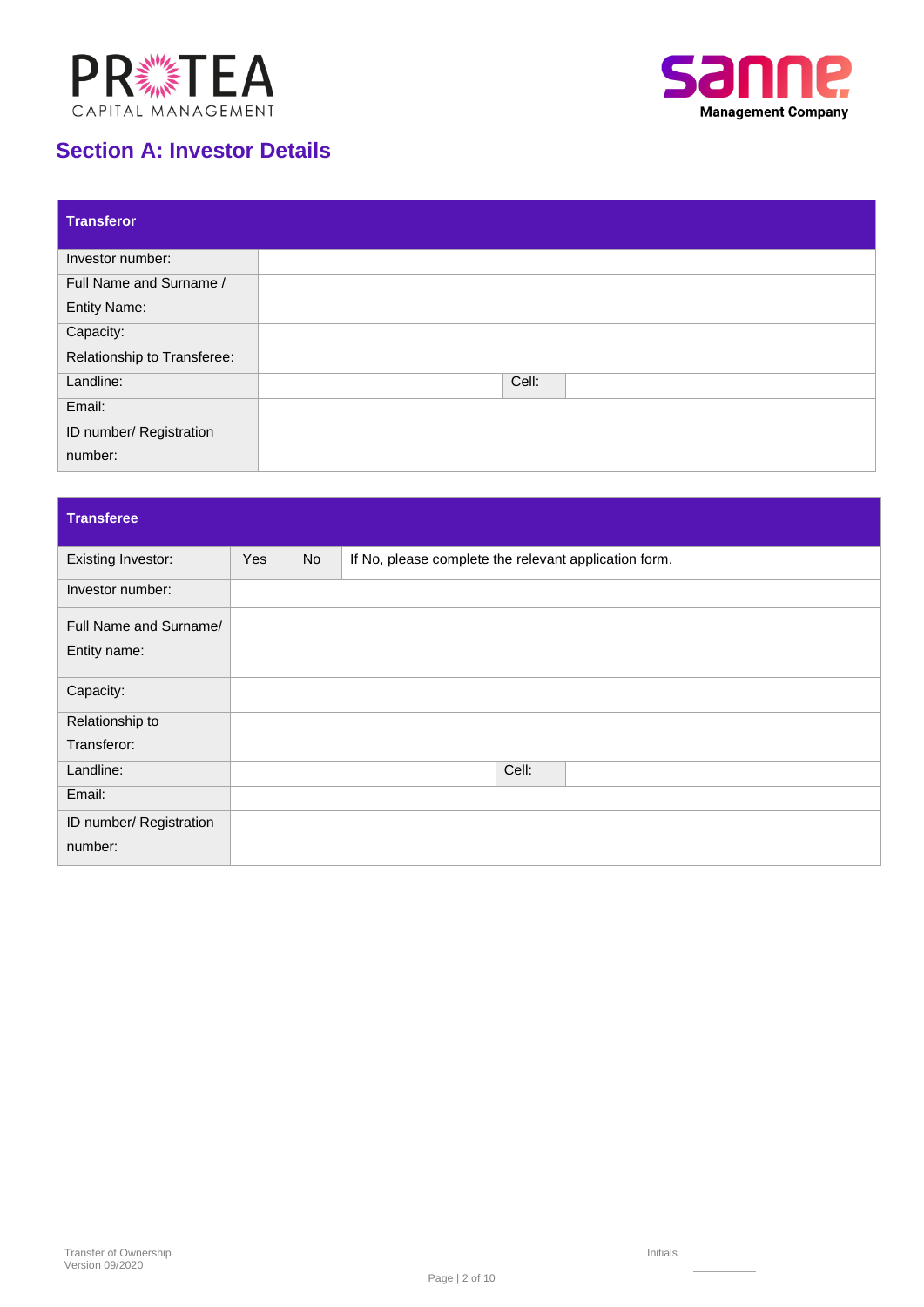



# **Section B: Transfer Instructions**

Would you like to transfer your entire investment?



Please complete the table below, indicating the amount or the percentage:

| <b>Portfolio Name</b>                          |              | <b>Rand Amount</b> | <b>Number of Units</b> | $%$ of       |               | <b>Income</b><br><b>Distribution</b> |
|------------------------------------------------|--------------|--------------------|------------------------|--------------|---------------|--------------------------------------|
|                                                | <b>Class</b> |                    |                        | <b>Units</b> | Re-<br>invest | Pay-out                              |
| Protea Global SNN Retail<br><b>Hedge Fund</b>  |              | R                  |                        |              |               |                                      |
| Protea South Africa SNN<br>Retail Hedge Fund   |              | R                  |                        |              |               |                                      |
| Protea Worldwide Flexible<br>SNN QI Hedge Fund |              | R                  |                        |              |               |                                      |

# **Section C: Financial Advisory**

Complete this section if you receive advice from a Financial Advisor

|                                |          | <b>Contact Details</b> |       |               |         |
|--------------------------------|----------|------------------------|-------|---------------|---------|
| <b>Financial Advisor:</b>      | Name:    |                        |       |               |         |
|                                | Surname: |                        |       |               |         |
| <b>Email Address</b>           |          |                        |       |               |         |
| Contact Number(s):             |          |                        |       |               |         |
| FSP Name:                      |          |                        |       |               |         |
| VAT Number (if applicable):    |          |                        |       |               |         |
| Address:                       |          |                        |       | Address Code: |         |
|                                |          |                        |       |               |         |
|                                |          |                        |       |               |         |
| <b>FSP Licence Number:</b>     |          | Licence Category:      | Cat I | Cat II        | Cat IIA |
| <b>Financial Advisor Code:</b> |          |                        |       |               |         |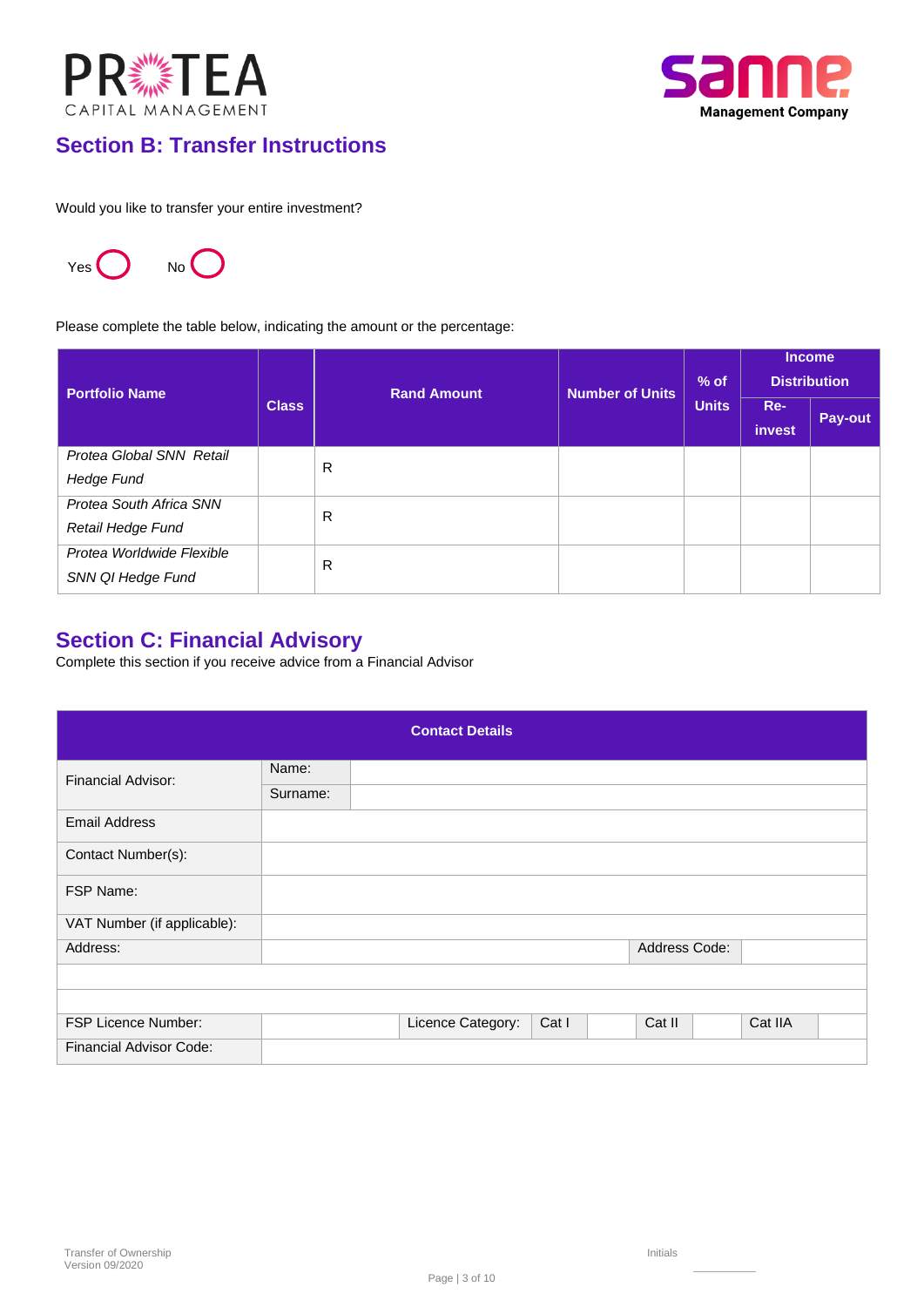



#### **Declaration**

I, the appointed Financial Advisor for this investment application declare that:

- I am licensed to render services in respect of this product.
- I have made the disclosures required in terms of the Financial Advisory and Intermediary Services Act No. 37 of 2002 ("FAIS") and subordinated legislation thereto, to the investors.
- I have read the application form and the terms and conditions of this investment and have explained them to the investor. To the extent they apply to me, I agree to be bound by the contents of this application form.
- I confirm that the Manager is the primary accountable institution, in terms of the FIC Act and is responsible for the identification and verification of the investor and myself. This application will only be processed on completion of such identification and verification.
- I have explained all fees that relate to this investment to the investor/s and understand and accept that the investor/s may withdraw his / her authority for payment at any time, in writing.
- My personal information may be used by the Manager in the normal course of business to provide the products and services and the Manager may retain any information for purposes of investment transactions, processing and administration, and to communicate directly with me. Personal information will not be given or sold to any third parties. The Manager will disclose or report personal information if and when required to do so by law or any regulatory authority, and to our employees, or agents who require such information to carry out their duties.
- I will forward all investor documents to the investor as soon as I receive them.

| Signature of Financial |       |  |   |   |  |        |  |
|------------------------|-------|--|---|---|--|--------|--|
| Advisor:               |       |  |   |   |  |        |  |
| Name of Signatory:     |       |  |   |   |  |        |  |
| Place:                 | Date: |  | m | m |  | $\sim$ |  |

## **Financial Advisor Fees**

I hereby confirm that the Financial Advisor whose details are recorded in Section C above is my appointed Financial Advisor and I agree to the payment of the following fees:

- Initial Advice Fee: 6 % (applied to each contribution received exclusive of VAT).
- Ongoing Advice Fee: 6. 4. (per annum of the market value of the portfolio, charges by means of unit reduction and paid to the Financial Advisor monthly in arrears, exclusive of VAT).
- I may instruct Sanne to cease paying the ongoing advisor fee at any time.

#### Signature of the Investor or Authorised Representative:

\*Should you be investing in more than one portfolio with different fees having been agreed upon with your Advisor, please submit a signed letter detailing this, together with your application. If above fee is not completed it will default to zero.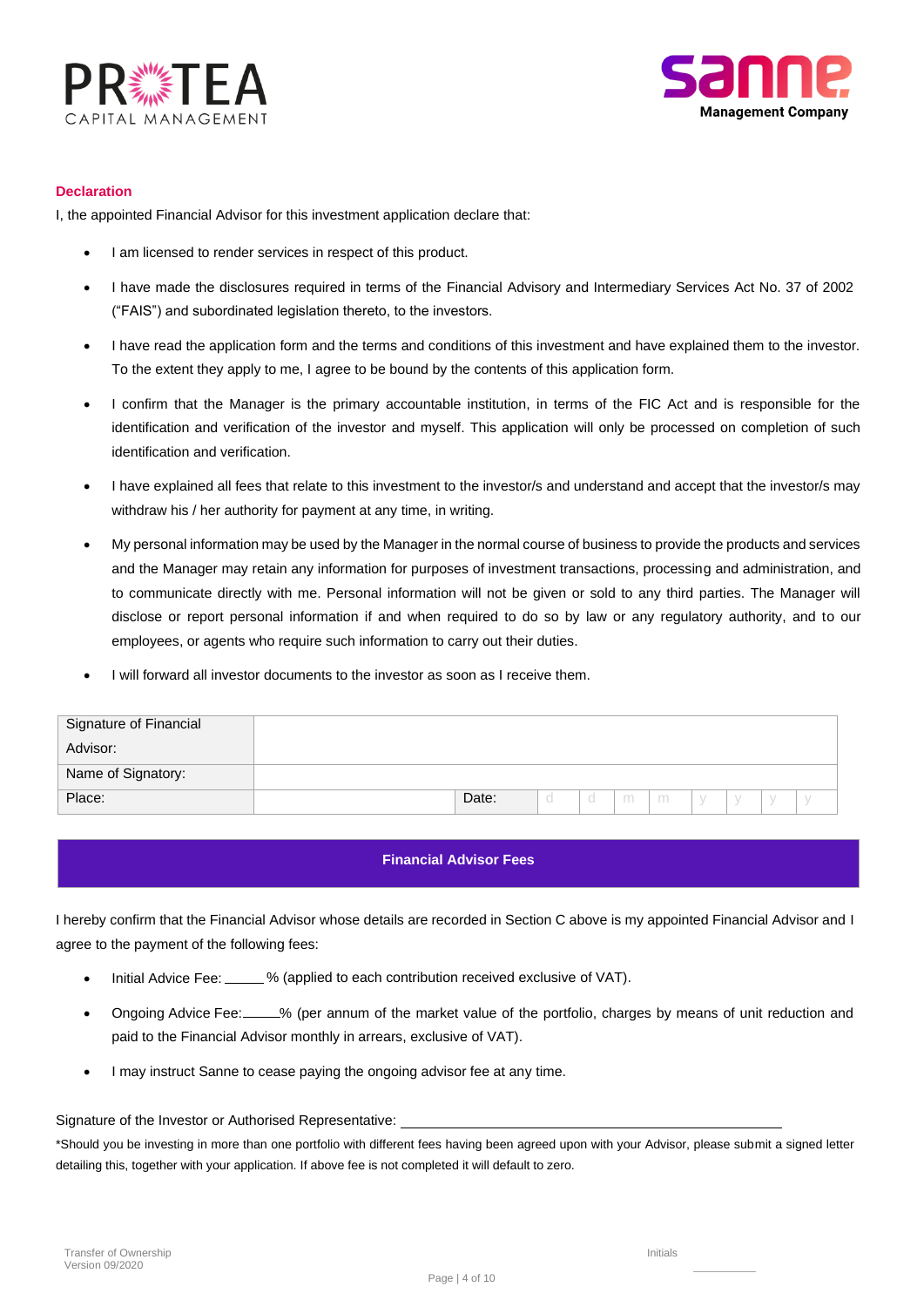



# **Section D: Protection of Personal information**

Sanne may collect, process, disclose or use your personal information for the purpose of providing the product and/or service which you have requested in the normal course of business.

Sanne is required to process and keep investor and investor representative information to perform its obligations lawfully, fairly and competently.

Sanne will disclose or report personal information if and when required to do so by law or any regulatory authority. We may also share your personal information with our employees, agents, sub-contractors, with other entities within the Sanne group, with your adviser and/or their duly appointed agent, where directed. We will only collect information that we need for that purpose.

Sanne may share information with companies within the Sanne Group of companies and service providers with whom we have a business agreement to process such information on our behalf or to those who render services to us.

Sanne Group is an international business and located in different geographical locations. In such instances Sanne will ensure that sufficient legislation or agreements are in place for the information to remain adequately protected. You are entitled to request access to the information we have collected, processed and shared. All processing of personal information will be done in accordance with applicable laws and Sanne privacy policy.

# **Section E: Terms & Conditions**

- Sanne provides access to many portfolios offered by the market. Should you require any financial planning assistance, please consult your financial advisor as Sanne may not provide financial advice in respect of any investment.
- This application form together with the Main Deed and Supplemental Deed will form the legal agreement between the investor, Sanne and the asset manager. The agreement will be administered in terms of CISCA. Sanne may in its sole discretion accept or reject the investor's application form.
- The Sanne portfolios shall be priced to reflect the Net Asset Value ("NAV") prices as at the last day of the month or price for the day.
- Participatory interests are calculated on a NAV basis by determining the total market value of all assets in the portfolio, including any income accruals, less any permissible deductions from the portfolio. Participatory interests on investor statements are thus net of all fees.
- Participatory interests will be purchased and repurchased by the manager at the NAV calculated in accordance with the requirements of CISCA and the relevant deeds.
- Quarterly reports are available for download from the Sanne Website. Sanne will email monthly statements and contract notes on execution of transactions. Tax certificates are generated and distributed annually.
- Sanne may, at its discretion, close portfolios to new investors and existing investors to enable the portfolios to be managed in accordance with their mandates.
- Sanne reserves the right to terminate this contract by giving a calendar months' notice to the investor. Participatory interest shall be repurchased on the first business day of the following month after notification of termination at the ruling price of the last NAV. Any proceeds from the termination shall be paid to the investor recorded in this application form.
- For the purpose of this agreement, unless the context indicates otherwise, the singular shall include the plural and vice versa.
- Commission and incentives may be paid and if so, would be included in the overall costs.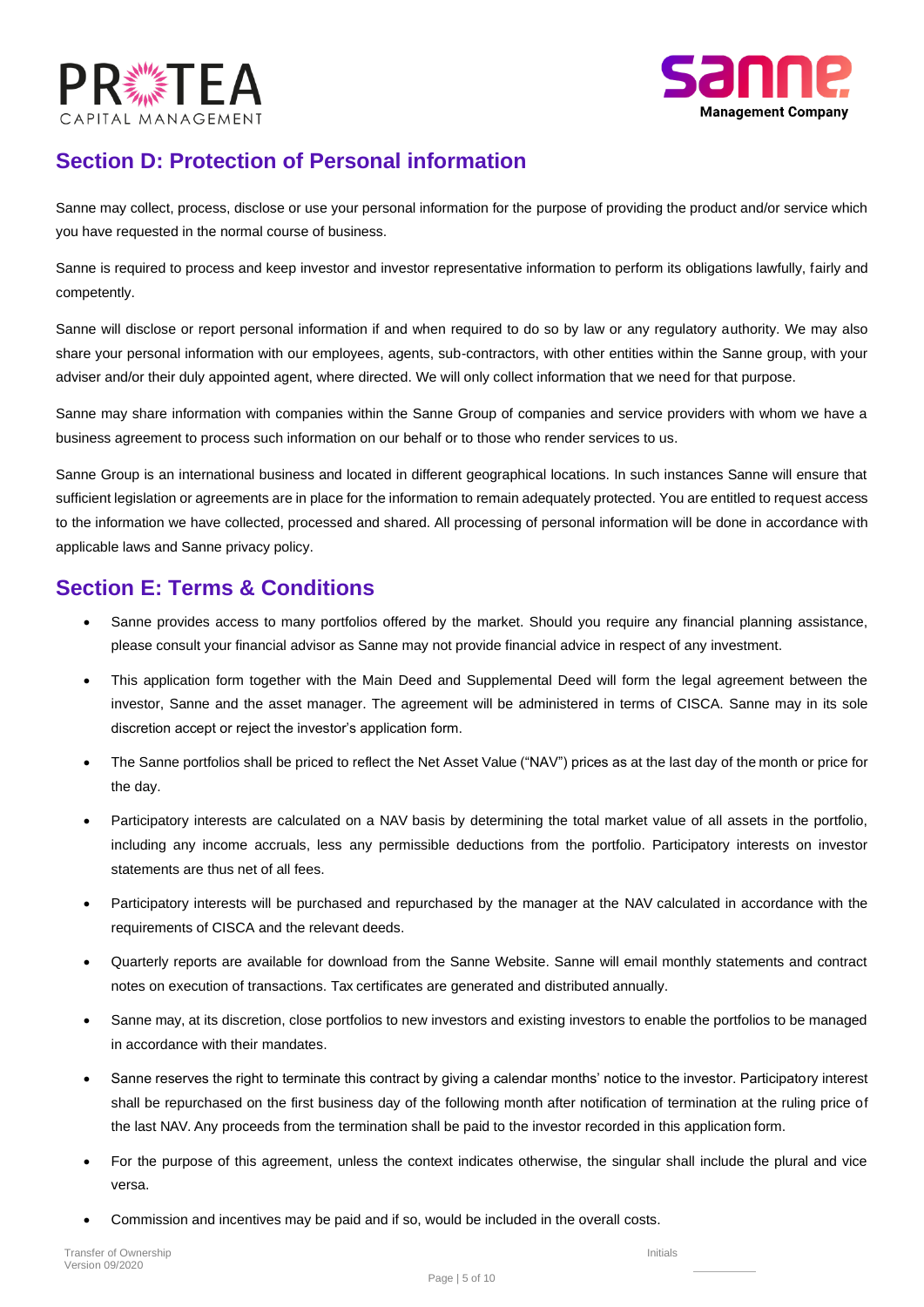



- (investor or financial advisor). The responsibility of ensuring that the instruction has been received and actioned by Sanne will lie with the instructor
- No cash payments will be accepted, and a proof of payment must accompany all EFT payments.
- being supplied by the investor or his/her financial advisor. due to occurrences beyond the control of Sanne, nor will Sanne be liable for any loss incurred due to incorrect information • Sanne will not be liable for any damages or losses of whatsoever nature arising out of Sanne's failure to action this instruction
- through the sale of assets at weaker prices. assets in a portfolio and the delayed sale/repurchase of corresponding units. This is done to avoid prejudicing other investors • In certain circumstances (such as large redemptions), Sanne may employ ring-fencing, which is the separation of underlying
- that the requirements of the FICA have not been complied with. any loss or damage of whatsoever nature arising from the inability of Sanne to process this application form due to the fact obliged to process this application form until it has received the verification documentation and Sanne will not be liable for provided once the due diligence has been completed and the banking details have been provided. Sanne will not be • Copies of verification documentation requested in this application form must be provided. Proof of payment must be
- 104 Interest Policy. recoup the bank charges charged on the section 104 bank account from the interest earned in line with Sanne's Section allocation may earn interest in line with the Sanne's Section 104 Bank Account Interest Policy. Sanne reserves the right to of any commission or omission by Sanne, which is a result of an obligation imposed on Sanne by FICA. Deposits awaiting The investor indemnifies and holds Sanne harmless against any loss or damage which the investor may suffer as a result

# **Section F: Investor Declaration**

- rights, title and interest in and to the said units to the Transferee, who accepts such cession, assignation and transfer. consideration of the current price to be paid by the Transferee for the said units, hereby cede, assign and transfer all my • I, the undersigned Transferor, give notice in terms of this Transfer of Ownership Form of the relevant units and in
- I further acknowledge that by transferring ownership, I will not be entitled to the benefits to the said units.
- I warrant that I have the power and authority to enter into and conclude this transaction.
- application form. I have read and fully understood all the pages of this application form and agree to be bound by the provisions of this
- capacity, I have the necessary authority to do so and that this transaction is within my powers. • I warrant that the information contained herein is true and correct, and that if this application form is signed in a representative
- applicable to my investment as set out in this form and in other documentation provided to me. • I am aware of the charges and fees, the total expense ratio, investment objectives, risk factors and income distributions
- may deem necessary. investment is appropriate for me independently, based upon my own judgment, and upon advice from such advisors as I I am acting for my own account and that I have made my decision to enter into the investment and as to whether the
- or as a recommendation to enter into the investment. • I declare that I am are not relying on any communication from Sanne, whether written, oral or implied as investment advice
- I confirm that all funds invested with Sanne are not the proceeds of unlawful activities and that I have not contravened any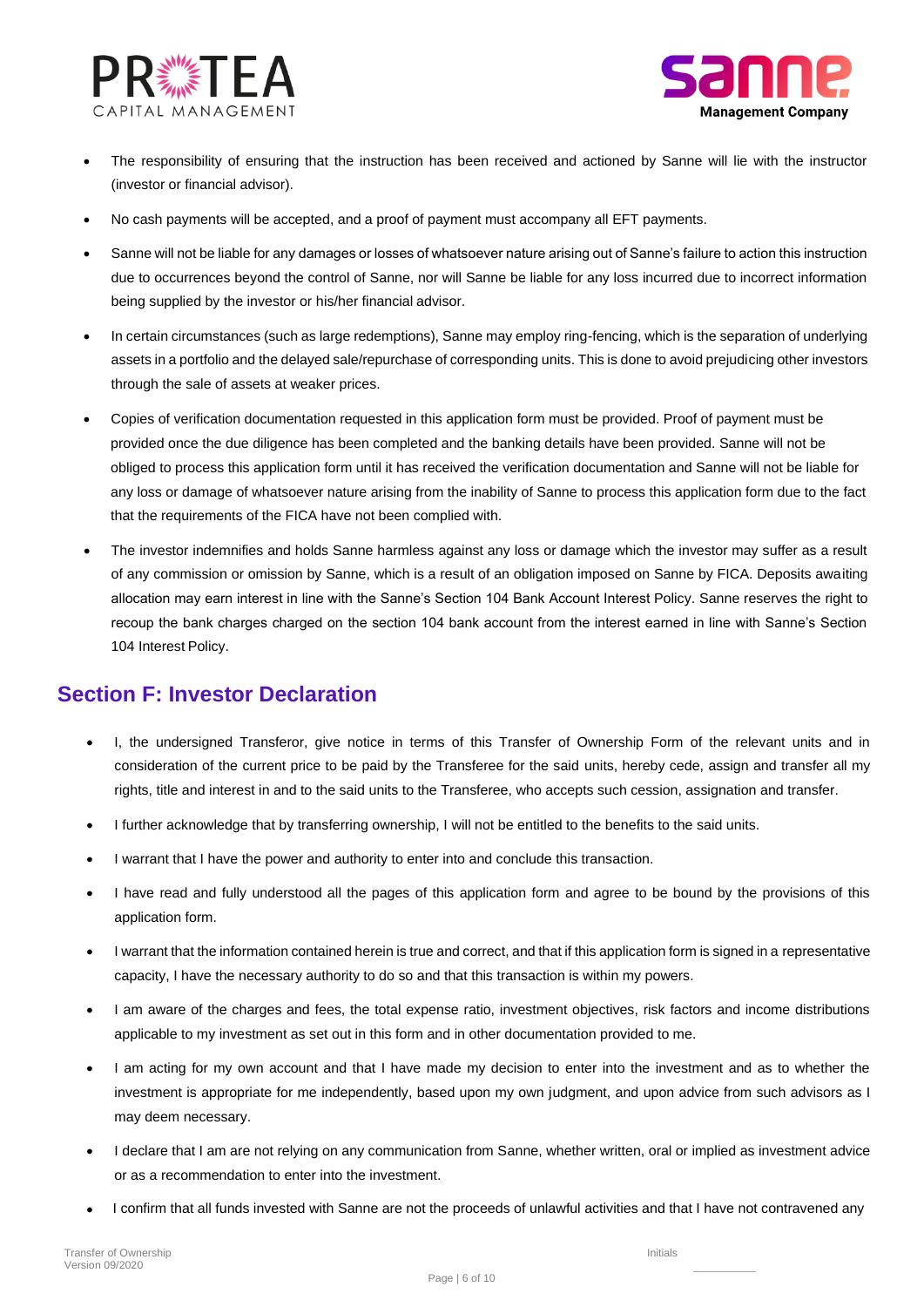



anti-money laundering and tax legislation. I have complied with and will continue to comply with all relevant legislation, including but not limited to FICA and the Income Tax Act.

- I have read and understood the terms and conditions.
- I understand that Sanne will only be able to process investments on receipt of funds into the appropriate bank account, proof of deposit, and all relevant FICA documentation.
- I will notify Sanne immediately if my tax residency or FATCA or equivalent classification changes in the future.
- I accept full responsibility for informing Sanne of any changes in current identification information provided (e.g. change of address, surname change, contact, banking details etc.) on the prescribed form.
- I acknowledge that Sanne will not be held liable for delays or losses incurred due to incomplete or inaccurate information on the application forms or insufficient or incorrect submission of FICA information. I also acknowledge that Sanne will not be held liable for delays or losses incurred due to delays caused by the financial advisor.
- I acknowledge that the responsibility in ensuring my instruction has been received and actioned by Sanne lies with me.
- Sanne will not be responsible for any failure, malfunction, or delay of any networks, electronic or mechanical device or any other form of communication used in the submission, acceptance and processing of applications and/or transactions. Sanne will not be liable to make good or compensate any investor or third party for any damages, losses, claims or expenses resulting there from.
- I acknowledge the transaction cut-off times set out herein and agree to comply with such cut-off times.
- I confirm that Sanne may accept instructions from my financial advisor or any authorised third party who has been appointed and authorised by me in writing.
- I authorise Sanne to accept and act upon instructions by facsimile or e-mail and hereby waive any claim that I have against Sanne and indemnify Sanne against any loss incurred as a result of Sanne receiving and acting on such communication or instruction.
- I acknowledge and give consent that any personal information may be used by Sanne in the normal course of business to provide the products and services and Sanne may retain any information for purposes of investment transactions, processing and administration and to communicate directly with me. Personal information will not be given or sold to any third parties. Sanne will disclose or report personal information if and when required to do so by law or any regulatory authority, and to Sanne's employees (if relevant), or agents who require such information to carry out their duties.
- I acknowledge by investing in the fund/s included in this application form that my information may be shared with both Sanne, Co-named/Hosting Investment managers and for any regulatory purposes.
- I have read, received, noted and understood the following information:
	- o that I meet the requirements to qualify as a Qualified Investor, if applicable;
	- o the Minimum Disclosure Document (MDD);
	- o the Effective Annual Cost (EAC)
	- o Risk factors.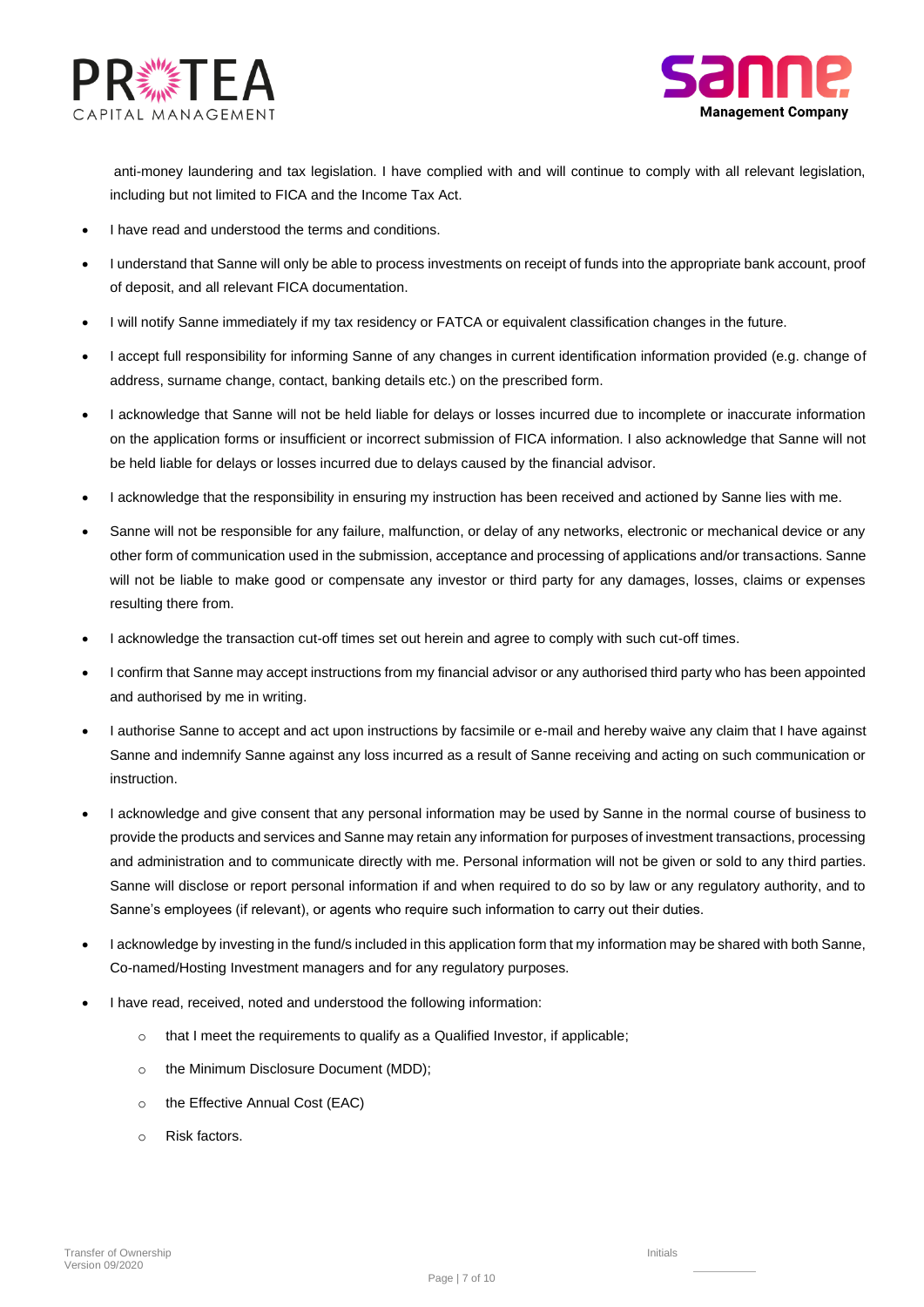



# **Transferor**

| Signature of<br>Transferor: |       |   |             |   |   |        |        |  |
|-----------------------------|-------|---|-------------|---|---|--------|--------|--|
| Name of Signatory:          |       |   |             |   |   |        |        |  |
| Capacity:                   | Date: | u | $\sim$<br>u | m | m | $\vee$ | $\vee$ |  |

| Signature of<br>Transferor: |       |   |   |   |   |        |        |  |
|-----------------------------|-------|---|---|---|---|--------|--------|--|
| Name of Signatory:          |       |   |   |   |   |        |        |  |
| Capacity:                   | Date: | ◡ | u | m | m | $\vee$ | $\vee$ |  |

# **Transferee**

| Signature of<br>Transferee: |       |   |   |   |   |             |        |  |
|-----------------------------|-------|---|---|---|---|-------------|--------|--|
| Name of Signatory:          |       |   |   |   |   |             |        |  |
| Capacity:                   | Date: | u | u | m | m | $\setminus$ | $\vee$ |  |

| Signature of<br>Transferee: |  |       |   |   |   |   |        |        |           |  |
|-----------------------------|--|-------|---|---|---|---|--------|--------|-----------|--|
| Name of Signatory:          |  |       |   |   |   |   |        |        |           |  |
| Capacity:                   |  | Date: | d | ◡ | m | m | $\vee$ | $\vee$ | $\sqrt{}$ |  |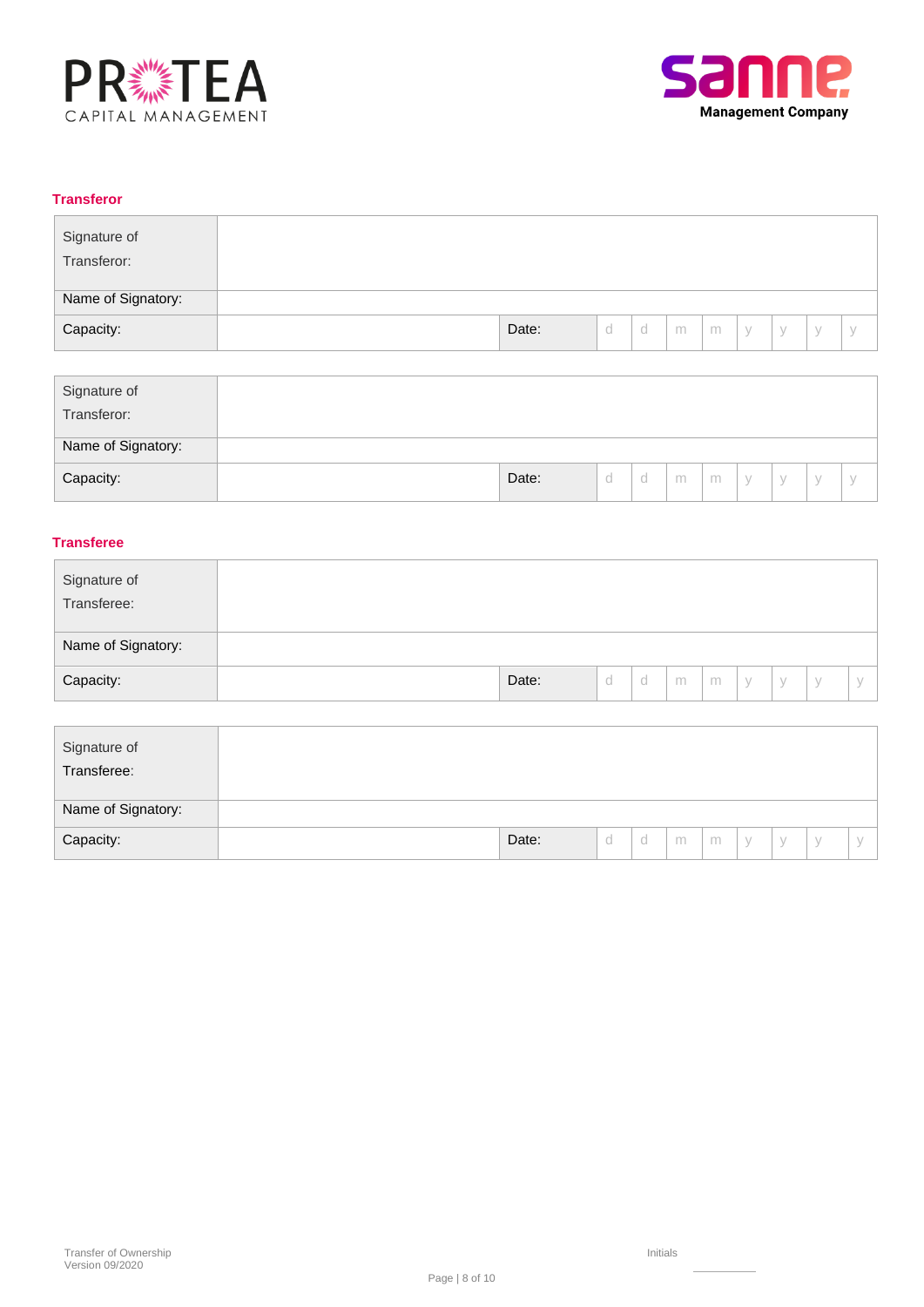



# **Section G: Mandatory Disclosures**

Collective Investment Schemes are generally medium to long-term investments. The value of participatory interests (units) or the investment may go down as well as up. Past performance is not necessarily a guide to future performance. Collective investment schemes are traded at ruling prices and can engage in borrowing and scrip lending (i.e. borrowing and lending of assets). The manager does not provide any guarantee, either with respect to the capital or the return of a portfolio. Different classes of participatory interests apply to these portfolios and are subject to different fees and charges. A schedule of fees, charges and maximum commissions, as well as a detailed description of how performance fees are calculated and applied, is available on request from Sanne.

Sanne does not provide any guarantee in respect of the capital or the return of the portfolio. Excessive withdrawals from the portfolio may place the portfolio under liquidity pressure and in such circumstances, a process of ring-fencing of withdrawal instructions and managed pay-outs over time may be followed. Commission and incentives may be paid, and if so, are included in the overall costs. The value of an investment is dependent on numerous factors which may include, but not limited to, share price fluctuations, interest and exchange rates and other economic factors. Where funds are invested in off-shore assets, performance is further affected by uncertainties such as potential constraints on liquidity and the repatriation of funds, macroeconomic risks, political risks, foreign exchange risks, tax risks, settlement risks and potential limitations on the availability of market information. Prices are published in accordance with the valuation frequency of the portfolio, on our website and local media. Additional information, including Key Investor Information Document, Minimum Disclosure Document, as well as other information relating to the portfolio is available, free of charge, on request from Sanne. The Manager ensures fair treatment of investors by not offering preferential fee or liquidity terms to any investor within the same strategy. The Manager of the CIS may, at its discretion, close the fund/s you have chosen to new investors and to additional investments by existing investors to make sure that it is managed in accordance with its mandate. A money market fund is not a bank deposit account and aims to maintain a constant price of 100 cents per participatory interest in such scheme. A Feeder fund may only invest in a single portfolio of a CIS which levy its own charges that could result in a higher fee structure for these funds. Foreign securities including foreign CISs may be included in underlying CIS portfolios. As a result, those CIS portfolios may face material risks. The volatility of the CIS may be higher and the liquidity of the underlying securities comprising the applicable portfolio of the CIS may be restricted due to relative market sizes and market conditions. The CIS's ability to settle securities and to repatriate investment income, capital or the proceeds of sales of securities may be adversely affected for multiple reasons including market conditions, macro-economic and political circumstances. A fund of funds is a portfolio that invests in portfolios of collective investment schemes (unit trusts) that levy their own charges, which could result in a higher fee structure for the fund of funds.

services. RandMerchant Bank Trustee is the appointed trustee and can be contacted on 087 736 1732 (Pty) Ltd is anauthorised Financial Services Provider (FSP Number 49796) under the FAIS Act to render investment management Scheme Control Act no. 45 of 2002 ("CISCA"). Sanne retains full legal responsibility for the portfolio. Protea Capital Management Sanne is registered and approved by the Financial Sector Conduct Authority ("the Authority") under the Collective Investment